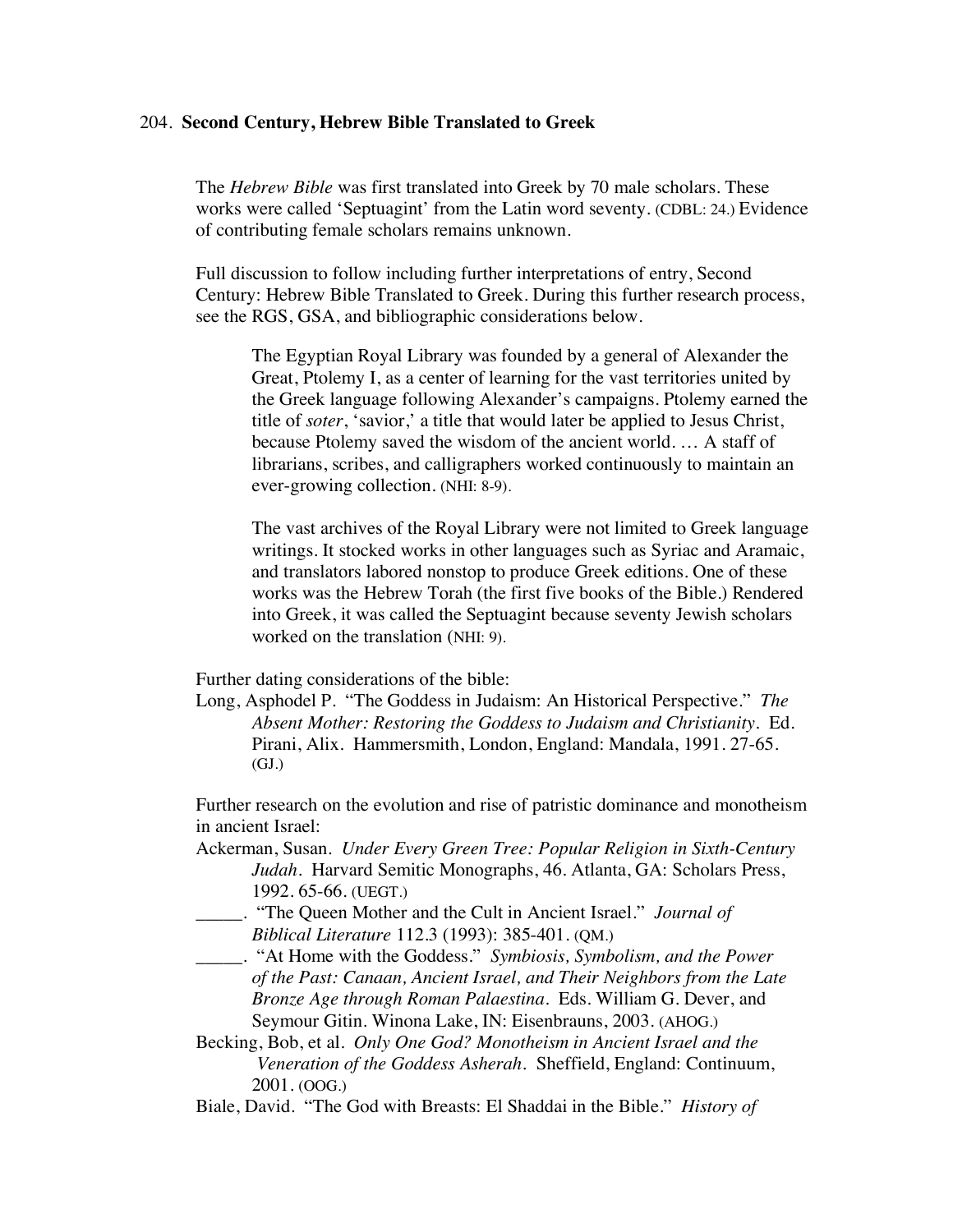*Religions 21.3* (Feb. 1982): 240-256. (GWB.)

- Binger, Tilde. *Asherah: Goddess in Ugarit, Israel and the Old Testament.* Sheffield, England: Sheffield Academic Press, 1997. (A.)
- Bird, Phyllis A. *Missing Persons and Mistaken Identities: Women and Gender in Ancient Israel.* Minneapolis, MN: Fortress Press, 1997. (MPMI.)
- Christ, Carol P. "Heretics and Outsiders: The Struggle over Female Power in Western Religion." *Soundings: An Interdisciplinary Journal* 61.3, Dilemmas of Pluralism: The Case of Religion in Modernity (Fall 1978): 260-280. (SOF.)
	- \_\_\_\_\_. "Toward a Paradigm Shift in the Academy and in Religious Studies." *The Impact of Feminist Research in the Academy*. Ed. Christie Farnham. Bloomington: Indiana University Press, 1987. 53-76. (TPS.)
- \_\_\_\_\_. "New Definition of Patriarchy: Control of Women's Sexuality, Private Property, and War." *Feminist Theology* 24:3 (April 2016): 214-225. (NDP.)
- Cohen, Shaye J. D. "The Origins of the Matrilineal Principle in Rabbinic Law." *Association for Jewish Studies 10.1* (Spring 1985): 19-53. (OM.) \_\_\_\_\_. *The Beginnings of Jewishness: Boundaries, Varieties, Uncertainties.*
- Berkeley, CA: University of California Press, 1999. (BJ.)
- Cornelius, Izak. *The Many Faces of the Goddess: The Iconography of the Syro-Palestinian Goddesses Anat, Astarte, Qedeshet, and Asherah C. 1500-1000 BCE.* Orbis biblicus et orientalis, 204. Fribourg, Switzerland: Academic Press, 2004. (MFG.)
- Day, John. "Asherah in the Hebrew Bible and Northwest Semitic Literature." *Journal of Biblical Literature* 105.3 (Sep. 1986): 385-408. (AH.)
	- \_\_\_\_\_. *Yahweh and the Gods and Goddesses of Canaan*. Sheffield, England: Sheffield Academic Press, 2000. San Francisco, CA: Harper, 1993. (YGG.)
- Davies, Steve. "The Canaanite-Hebrew Goddess." *The Book of the Goddess Past and Present*. Ed. Carl Olson. New York, NY: Crossroad, 1983. 68-79. (CHG.)
- Dever, William G. *Who Were the Early Israelites, and Where Did They Come from?* Grand Rapids, MI: William B. Eerdmans, 2003. (WWEI.)
- \_\_\_\_\_. *Did God Have a Wife*? *Archaeology and Folk Religion in Ancient Israel.* Grand Rapids, MI: William B. Eerdmans, 2005. (GHW.)
- \_\_\_\_\_. "A Temple Built for Two." *Biblical Archaeology Review* 34.2 (Mar.-Apr. 2008): 55-62, 85-86. (ATB.)
- Hadley, Judith M. "William Robertson Smith and the 'Asherah.'*" William Robertson Smith: Essays in Reassessment*. Ed. William Johnstone. *Journal for the Study of the Old Testament Supplement Series* 189 (1995): 164-179. (WRSA.)
- \_\_\_\_\_. *The Cult of Asherah in Ancient Israel and Judah: Evidence for a Hebrew Goddess*. New York, NY: Cambridge University Press, 2000. (COA.)

Handy, K. Lowell. *Among the Host of Heaven: The Syro*–*Palestinian Pantheon as Bureaucracy*. Winona Lake, IN: Eisenbrauns, 1994. (AHH.)

Hestrin, Ruth. "The Lachish Ewer and the Asherah." *Israel Exploration*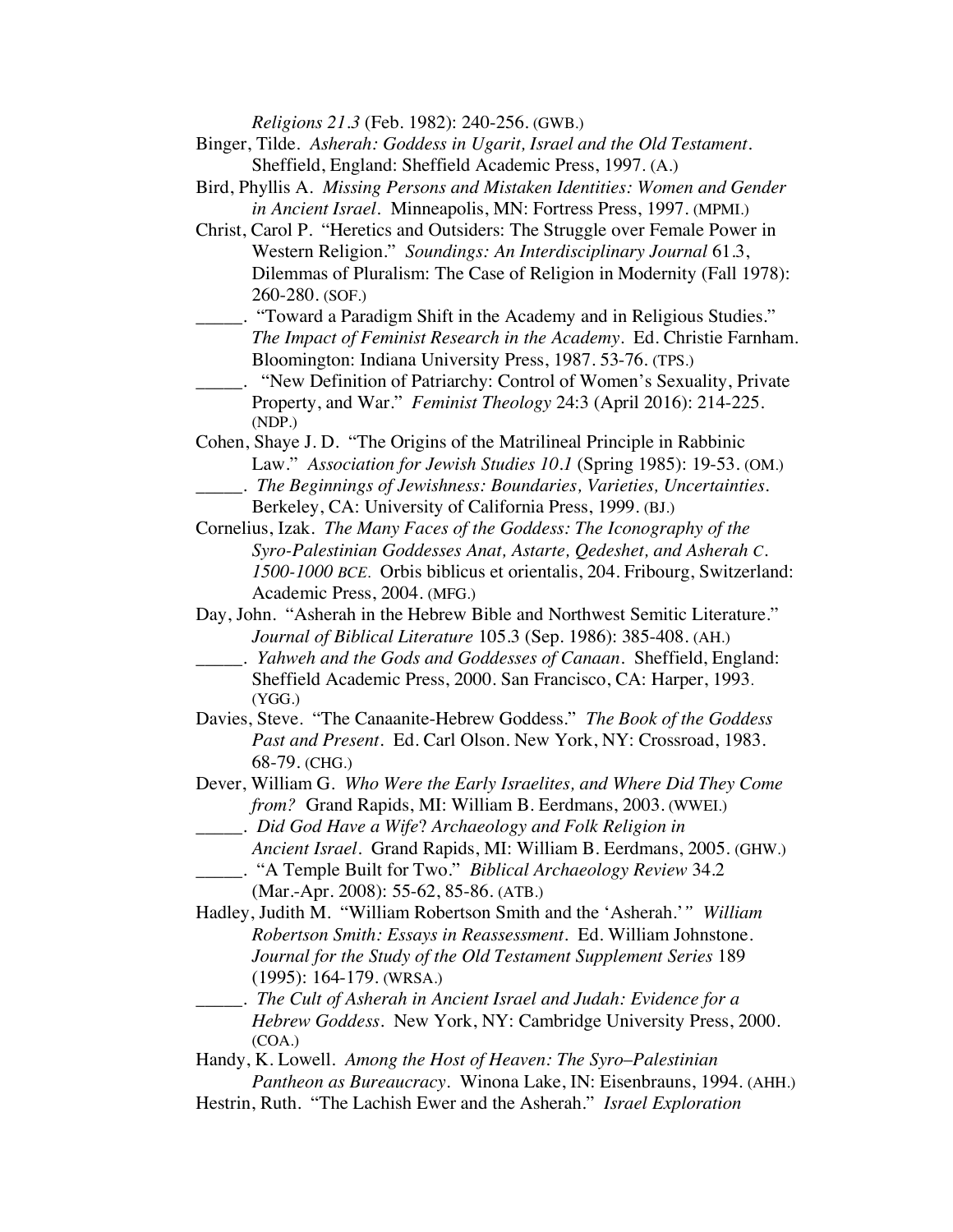*Journal* 37.4 (1987): 212-223. (LEA.)

- \_\_\_\_\_. *The Cult Stand from Taanach and Its Religious Background*. In 1987 Studia Phoenicia V. University. Peeters: Leuven, Belgium. (1987). 61- 77. (CST.)
- \_\_\_\_\_. "Understanding Asherah: Exploring Semitic Iconography." *The Biblical Archaeology Review Journal* 17.5 (1991): 50-59. (UA.)
- Keel, Othmar, and Christoph Uehlinger. *Gods, Goddesses, and Images of God in Ancient Israel.* Minneapolis, MN: Fortress Press, 1998. (GGI.)
- Keel, Othmar. *Goddesses and Trees, New Moon and Yahweh*. Sheffield, England: Sheffield Academic Press, 1998. (GAT.)
- Kien, Jenny. *Reinstating the Divine Woman in Judaism.* Parkland, FL: Universal Publishers, 2000. (RDW.)
- Kosnik, Darlene. *History's Vanquished Goddess Asherah.* Sanford, MI: Emergent Press, 2014. (HVG.)
- Lerner, Gerda. "The Patriarchs." *The Creation of Patriarchy.* Oxford, England: Oxford University Press, 1986. 161-179. (TCOP.)
- Long, Asphodel. *In a Chariot Drawn by Lions: The Search for the Female in Deity.* London, England: The Women's Press, 1992. (CDBL.)
- \_\_\_\_\_. "Asherah, The Tree of Life and the Menorah: Continuity of a Goddess Symbol in Judaism?" Paper presented at the Britain and Ireland School of Feminist Theology Annual Conference, at Plymouth, Devon. *Sophia Papers* No. 1 (1996). (ATLM.)
- Margalit, Baruch. *"*The Meaning and Significance of Asherah.*" Vetus Testamentum* XL.3 (1990): 264-297. (TMSA.)
- Mazar, Amihai. *Archaeology of the Land of the Bible, 10,000-586 BCE.* New York, NY: Doubleday, 1990. (ALB.)
- Olyan, Saul M. *Asherah and the Cult of Yahweh in Israel.* Atlanta, GA: Scholars Press, 1988. (ACY.)
- Parker, Simon B. Ed. *Ugaritic Narrative Poetry.* Atlanta, GA: Scholars Press, 1997. (UNP.)
- Patai, Raphael. "The Goddess Asherah." *Journal of Near Eastern Studies* 1990. (AGL.)
- Smith. Mark S. "God Male and Female in the Old Testament: Yahweh and His Asherah." *Theological Studies* 48 (1987): 333-40. (GMF.)
- \_\_\_\_\_. *The Origins of Biblical Monotheism: Israel's Polytheistic Background and the Ugaritic Texts.* New York, NY: Oxford University Press. 2001. (OB.)
	- \_\_\_\_\_. *The Early History of God: Yahweh and the Other Deities in Ancient Israel.* Dearborn, MI: William B. Eerdmans, 2002. (EHG.)

Stuckey, Johanna H. "The Great Goddesses of the Levant." *Bulletin of the Canadian Society of Mesopotamian Studies* 37 (2002): 127-157. (GGL.)

- \_\_\_\_\_. "Asherah. Supreme Goddess of the Levant." *Matrifocus* 3. 3 (Beltane 2004.) (ASG.)
- \_\_\_\_\_. "Asherah and the God of the Early Israelites." *Matrifocus* 3.4 (Lammas 2004). (AGE.)
- \_\_\_\_\_. "Sacred Repositories and Goddess Figurines." *Matrifocus* 7.3 (Beltane